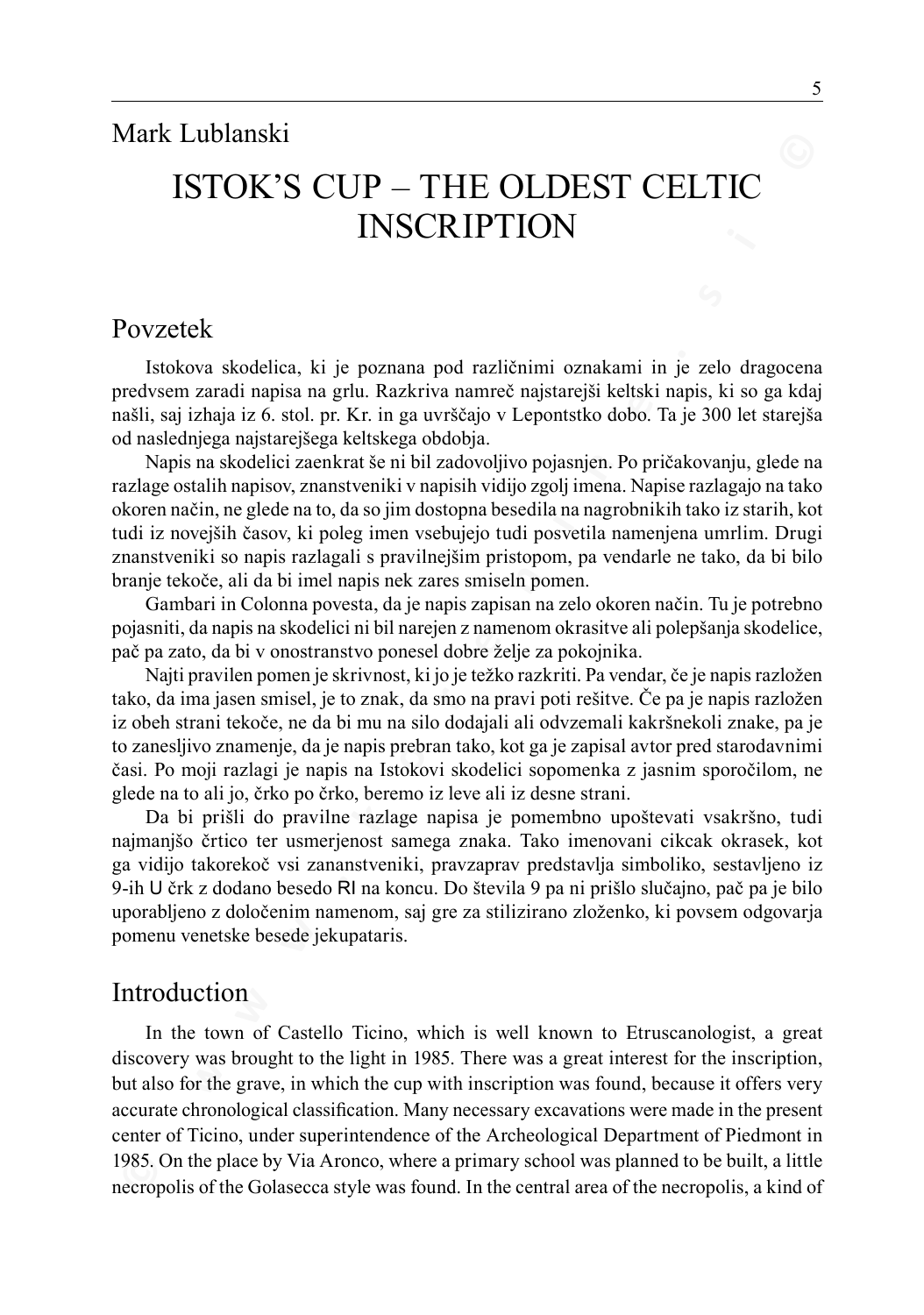sarcophagus (tomb no. 5) made of the local granite (serizzo) was discovered. The tomb's cover was missing, probably damaged and overturned, because of ploughing. All other findings were not damaged and were found in perfect condition, completely untouched. Findings were excavated and restaurated in situ.[1, pp.119–20]

**Example 1.** The interpret of the density and we be formed in perfect condition, completely unionched<br>
infinity sever excevated and vertured in stin [*t.*]<sup>(*t.*]</sub>(*t.*)<sup>(*k*</sup>). The interpret of the densiting component of</sup> The inscription on the drinking cup found in Castelletto Ticino is of a great significance, to prove the Celtic presence in the north Italy, especially for it is 2 centuries older than the previous oldest know Lepontic inscription.[2] Lepontic is the earliest attested Celtic language. It was written exclusively in the Lepontic script (also known as the 'alphabet of Lugano'), which was derived from Etruscan. Lepontic inscription from Castelleto Ticino, the earliest definitely Celtic inscription.[3] The inscription is written in the middle part of the neck and is in a perfect condition. The great importance of the epigraphic name is emphasized by the wave decoration at the beginning of the inscription, which is started by the crescent shaped symbol. The noted zigzag element has also a chart value because the writer exposed it as antecedent and preparatory part of the writing, with decorative, but certainly also a symbolic purpose.<sup>[4, p.153]</sup>



*Figure 1: Inscription drawn from the Istok's cup.[9]*

#### Basic data

| Object:        | cup (drinking)                                                            |
|----------------|---------------------------------------------------------------------------|
| Size:          | 7.6 cm (height) x 8.6 cm (rim diameter)                                   |
| Letter height: | $0.6 - 1.5$ cm                                                            |
| Period:        | cca. 575 BC <sup>[1, p.130]</sup> ; mid-6 <sup>th</sup> BC <sup>[5]</sup> |
| Workmanship:   | Scratched                                                                 |
| Site:          | Castelletto Ticino: The cup was found in                                  |

the cist grave no.  $5$  during excavation of the building of Baraggia. The grave was delimited by granite slabs. The cup was found in a perfect condition. Site is situated 350 m south of the Ticino River and 2.7 km SEE from the mouth of the southest part of the Maggiore Lake. The location is located in the northern part of the Castelletto Ticino town, which is positioned exactly 59 km northwest from Milano and 45 km northeast from Mendrisio in Switzerland. It is situated on the northern edge of the Po Plain in northern Italy. Its elevation is 226 m above the sea level.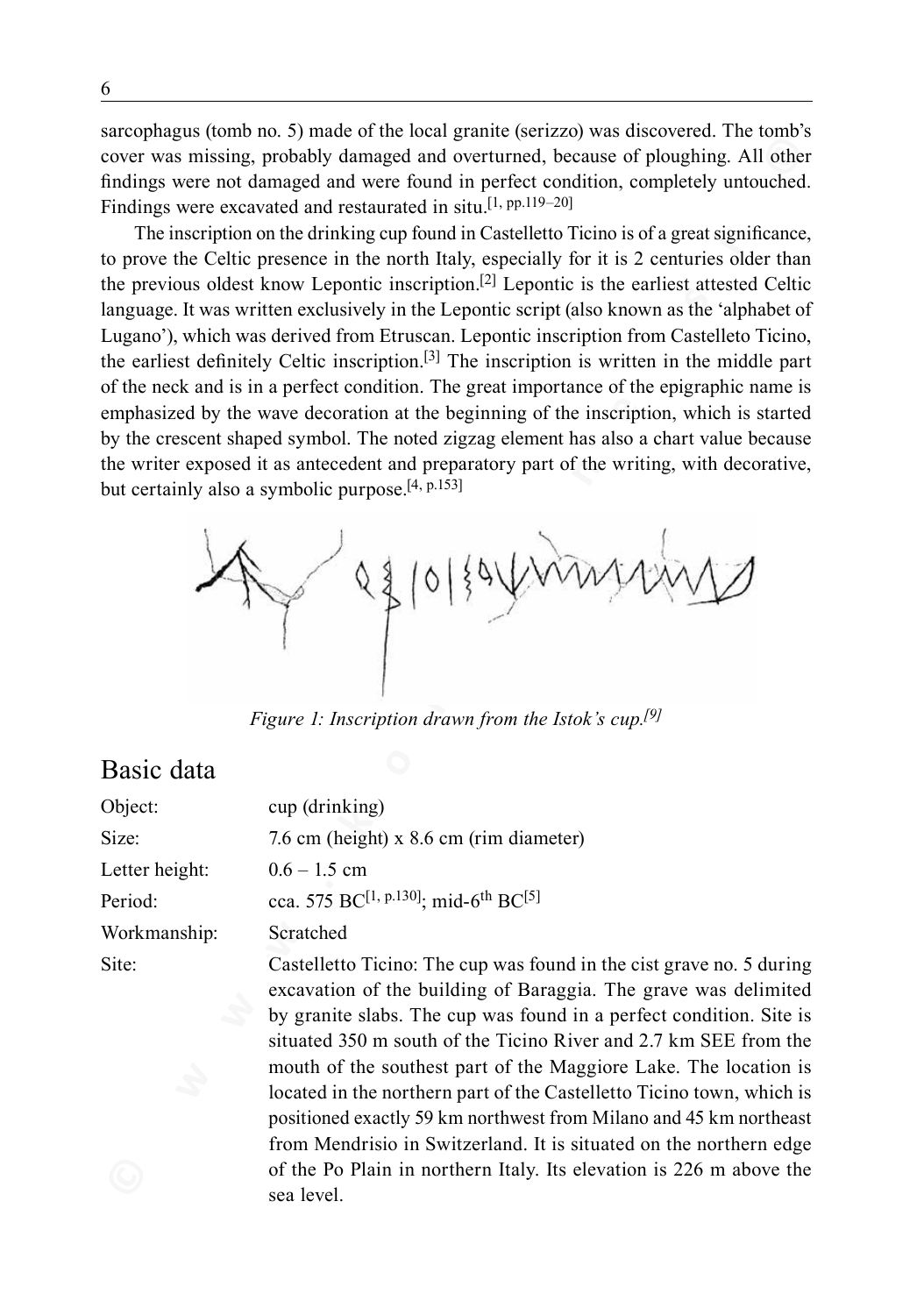| Field:                               | building Baraggia                                                                                                                                  |  |  |
|--------------------------------------|----------------------------------------------------------------------------------------------------------------------------------------------------|--|--|
| Location:                            | 45°43'8.4" N, 8°38'13.2" E <sup>[5]</sup>                                                                                                          |  |  |
| Current location:                    | Soprintendenza Archeologia del Piemonte, Torino                                                                                                    |  |  |
| Inventory No.:                       | St 51899                                                                                                                                           |  |  |
| Inscription mark:                    | NO-1 (RIG 2.1)                                                                                                                                     |  |  |
| Alternative sigla:                   | 113bis (Solinas), 74 (Morandi)                                                                                                                     |  |  |
| Arch. Culture:                       | Golasecca II A                                                                                                                                     |  |  |
| Script:                              | Lepontic script <sup>[1]</sup> , North Italic Script <sup>[5]</sup>                                                                                |  |  |
| Language declared: Celtic (Lepontic) |                                                                                                                                                    |  |  |
| Language actual:                     | Slovene                                                                                                                                            |  |  |
| Starting position:                   | from letter Q to the right                                                                                                                         |  |  |
| Writing direction:                   | both                                                                                                                                               |  |  |
| Reading direction:                   | dextroverse (inscription part 1), sinistroverse (inscription part 2)                                                                               |  |  |
| Inscription part 1:                  | Q{ 0 {QY [zigzag scribble] $DI \rightarrow$                                                                                                        |  |  |
| Inscription part 2:                  | Q{IOI{QY                                                                                                                                           |  |  |
| Letters:                             | 10 monophthongs, 6 diphthongs, 2 triphthongs                                                                                                       |  |  |
| Combined letters:                    | 6 diphthongs<br>To read this part, please click here<br>2 triphthongs<br>To read this part, please click here                                      |  |  |
| Transliteration: *                   | OISIIOISOG[VVVVVVVVV]RI                                                                                                                            |  |  |
| Transliteration: *                   | GOISI[IOI IOI IOI]OISIIO                                                                                                                           |  |  |
|                                      | * Transformation of the Gaulish letters to the Latin letters one by one,                                                                           |  |  |
|                                      | without influence of the contents or explanation of the inscription.                                                                               |  |  |
|                                      | If the Gaulish letter is compounding two letters, the secondary is                                                                                 |  |  |
|                                      | To read this part, please click here                                                                                                               |  |  |
| Transcription: #                     | OJŠČIJOISTOX[UUUUUUUUUU]RI                                                                                                                         |  |  |
|                                      | OUITSLO[LOL LOL LOL]ITSLOX                                                                                                                         |  |  |
| No. of letters:                      | 27(37)                                                                                                                                             |  |  |
|                                      | # Transcription of the Raetic letters to an adequate sounds represented<br>by the Latin letters on the basis by knowing the meaning and partitions |  |  |
|                                      | of the contents. Compound letters are separated by sounds. Each                                                                                    |  |  |
|                                      | letter corresponds to an exact sound.                                                                                                              |  |  |
|                                      |                                                                                                                                                    |  |  |
| Word partitions:                     | OJŠČIJO ISTOX [UUUUUUUUU] RI<br>OUITZUO [UOU LOU LOU] ITZUOX                                                                                       |  |  |
| IPA pronounce 1:                     | /oːjftfijo i:stofia [uː] riː                                                                                                                       |  |  |
|                                      | fio:jsti [joj joj joj] o:jstijo/[6]-[8]                                                                                                            |  |  |

7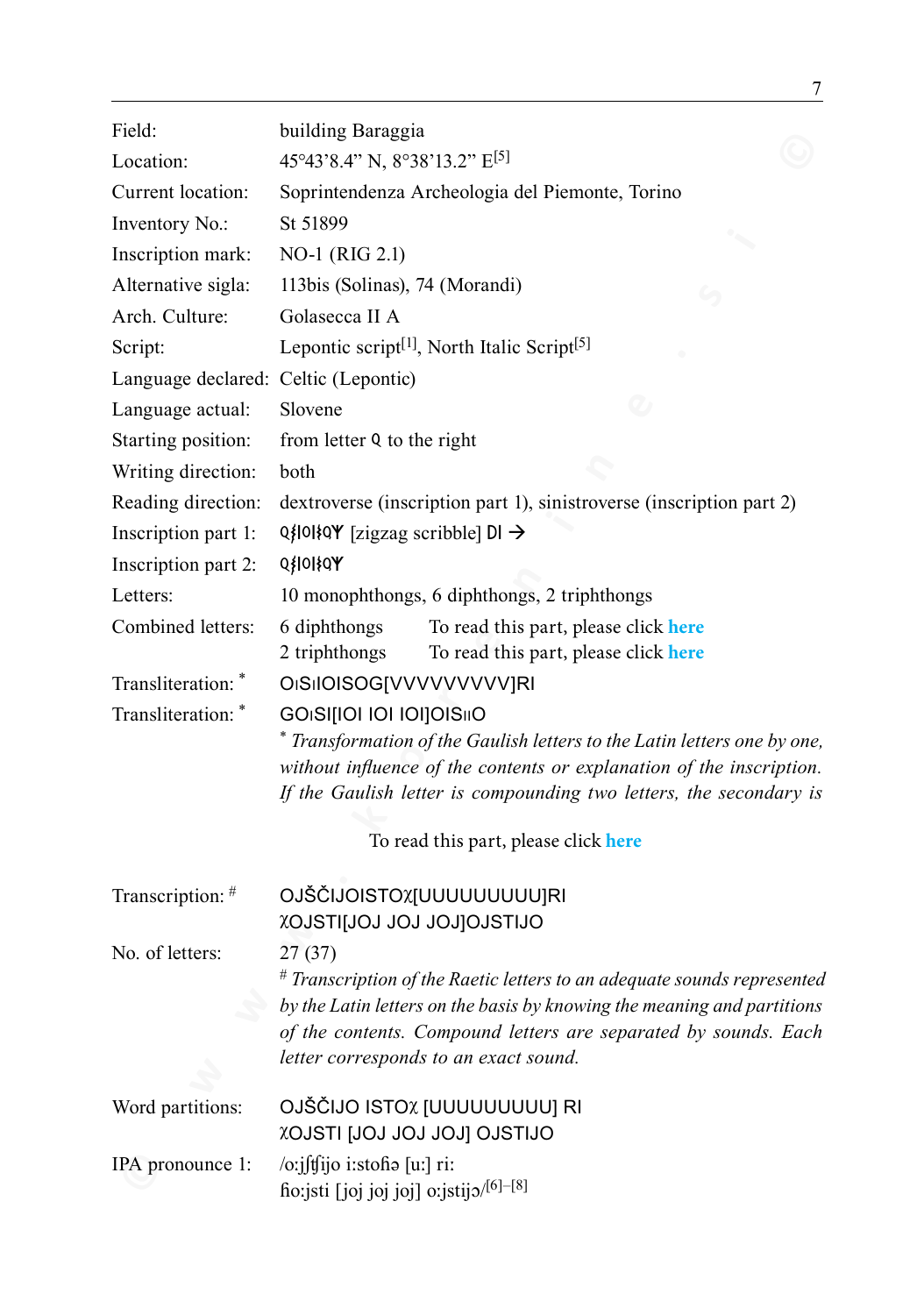| IPA pronounce 2: | $\alpha$ ; $\beta$ ifijo i: 3dofia $\alpha$ ] ri:<br>fio: jsti [joj joj joj] o: jsdijo/ $[6]-[8]$                                     |
|------------------|---------------------------------------------------------------------------------------------------------------------------------------|
| No. of words:    | 5(9)                                                                                                                                  |
| Interpreter:     | Mark Lublanski                                                                                                                        |
| Date revealed:   | September 2015 (part 1), finalized 11 <sup>th</sup> -16 <sup>th</sup> of April 2016 (zig-zag<br>structure, RI and Part 2: palindrome) |

### Interpretation of F. M. Gambari & G. Colonna (1986)<sup>[10]</sup>

8

|                                             | $\sim$ 112.10 $\sim$ 0.000 $\sim$ $\sim$ $\sim$ 10.100 $\sim$                                                                                                                                                                                                             | fio:jsti [joj joj joj] o:jsdijo/[6]-[8]                                                                                                             |                                                                                                                                                                                                                                                                                                                                                                                                                                                                                                                                                                                                                                                                                                                                                                                                                                                            |                                            |
|---------------------------------------------|---------------------------------------------------------------------------------------------------------------------------------------------------------------------------------------------------------------------------------------------------------------------------|-----------------------------------------------------------------------------------------------------------------------------------------------------|------------------------------------------------------------------------------------------------------------------------------------------------------------------------------------------------------------------------------------------------------------------------------------------------------------------------------------------------------------------------------------------------------------------------------------------------------------------------------------------------------------------------------------------------------------------------------------------------------------------------------------------------------------------------------------------------------------------------------------------------------------------------------------------------------------------------------------------------------------|--------------------------------------------|
| No. of words:                               | 5(9)                                                                                                                                                                                                                                                                      |                                                                                                                                                     |                                                                                                                                                                                                                                                                                                                                                                                                                                                                                                                                                                                                                                                                                                                                                                                                                                                            |                                            |
| Interpreter:                                | Mark Lublanski                                                                                                                                                                                                                                                            |                                                                                                                                                     |                                                                                                                                                                                                                                                                                                                                                                                                                                                                                                                                                                                                                                                                                                                                                                                                                                                            |                                            |
| Date revealed:                              |                                                                                                                                                                                                                                                                           |                                                                                                                                                     | September 2015 (part 1), finalized $11th - 16th$ of April 2016 (zig-zag<br>structure, RI and Part 2: palindrome)                                                                                                                                                                                                                                                                                                                                                                                                                                                                                                                                                                                                                                                                                                                                           |                                            |
|                                             |                                                                                                                                                                                                                                                                           |                                                                                                                                                     |                                                                                                                                                                                                                                                                                                                                                                                                                                                                                                                                                                                                                                                                                                                                                                                                                                                            |                                            |
|                                             |                                                                                                                                                                                                                                                                           |                                                                                                                                                     | Interpretation of F. M. Gambari & G. Colonna (1986) <sup>[10]</sup>                                                                                                                                                                                                                                                                                                                                                                                                                                                                                                                                                                                                                                                                                                                                                                                        |                                            |
| to 1.5 cm and is expanded 4.8 cm in length. |                                                                                                                                                                                                                                                                           |                                                                                                                                                     | The cup has inscription written on the neck, which is set of artificial short single word<br>of a sinstroverse direction. The word is 2 cm high, followed with quite rough sequence<br>of marks on the right side of the inscription, which are forming an ornament of a zig-zag<br>shape. It seems that the ornament is set up of 2 letters, U and V, connected at the spine,<br>Those wings from left to right and include 17 parts, from which those at the end are<br>much apart, compared with the others. The last base shape is combined with a curved<br>stretch, which closes the ornament on the right side with arch. Its line continues over the<br>intersection with the last base shape. Apart from the ornament, it seems that the word is<br>positioned from left to right. The word consists of 8 letters, which height is stretching 0.6 |                                            |
| Inscription:                                |                                                                                                                                                                                                                                                                           | Q{l0l{QY [zigzag scribble]                                                                                                                          |                                                                                                                                                                                                                                                                                                                                                                                                                                                                                                                                                                                                                                                                                                                                                                                                                                                            |                                            |
| Transliteration 1:                          | <i>χosioiso</i> ;                                                                                                                                                                                                                                                         |                                                                                                                                                     | Transliteration written by the original inscription sketch.                                                                                                                                                                                                                                                                                                                                                                                                                                                                                                                                                                                                                                                                                                                                                                                                |                                            |
| Transliteration 2:                          | χosioio;                                                                                                                                                                                                                                                                  | After additional estimation of the inscription, author<br>reconsidered transliteration and corrected to a word which<br>consists of only 7 letters. |                                                                                                                                                                                                                                                                                                                                                                                                                                                                                                                                                                                                                                                                                                                                                                                                                                                            |                                            |
| Transliteration 3:                          | χosioiio or χosioiiso; less probable                                                                                                                                                                                                                                      |                                                                                                                                                     |                                                                                                                                                                                                                                                                                                                                                                                                                                                                                                                                                                                                                                                                                                                                                                                                                                                            |                                            |
| Interpretation:                             | Individual Lepontic name xosioio.                                                                                                                                                                                                                                         |                                                                                                                                                     |                                                                                                                                                                                                                                                                                                                                                                                                                                                                                                                                                                                                                                                                                                                                                                                                                                                            |                                            |
| Notel:                                      | The phonetic value /kosioiso/ was written in conclusion of the<br>transliteration of the original inscription.                                                                                                                                                            |                                                                                                                                                     |                                                                                                                                                                                                                                                                                                                                                                                                                                                                                                                                                                                                                                                                                                                                                                                                                                                            |                                            |
| Note2:                                      | The oldest surname Cossus was recorded in Latin. It derives from a<br>variant of the family name Cornelia that could be seen from name A.<br>Cronelius Cossus from the year 428 BC. The chronological sequence<br>of the noted name before 400 BC can be seen as follows: |                                                                                                                                                     |                                                                                                                                                                                                                                                                                                                                                                                                                                                                                                                                                                                                                                                                                                                                                                                                                                                            |                                            |
|                                             |                                                                                                                                                                                                                                                                           | Origin                                                                                                                                              | <b>Type</b>                                                                                                                                                                                                                                                                                                                                                                                                                                                                                                                                                                                                                                                                                                                                                                                                                                                | Time                                       |
|                                             | χosios                                                                                                                                                                                                                                                                    | lep.                                                                                                                                                | individual name                                                                                                                                                                                                                                                                                                                                                                                                                                                                                                                                                                                                                                                                                                                                                                                                                                            | 1 <sup>st</sup> half 6 <sup>th</sup> c. BC |
|                                             | kusiunaś                                                                                                                                                                                                                                                                  | etr.                                                                                                                                                | family name                                                                                                                                                                                                                                                                                                                                                                                                                                                                                                                                                                                                                                                                                                                                                                                                                                                | 2 <sup>nd</sup> half 6 <sup>th</sup> c. BC |
|                                             | $*$ cusu(i)                                                                                                                                                                                                                                                               | etr.                                                                                                                                                | baptismal name (f.)                                                                                                                                                                                                                                                                                                                                                                                                                                                                                                                                                                                                                                                                                                                                                                                                                                        |                                            |
|                                             | χusu                                                                                                                                                                                                                                                                      | ret.                                                                                                                                                | individual name                                                                                                                                                                                                                                                                                                                                                                                                                                                                                                                                                                                                                                                                                                                                                                                                                                            | 2 <sup>nd</sup> half 5 <sup>th</sup> c. BC |
|                                             | Cossus                                                                                                                                                                                                                                                                    | lat.                                                                                                                                                | surname                                                                                                                                                                                                                                                                                                                                                                                                                                                                                                                                                                                                                                                                                                                                                                                                                                                    |                                            |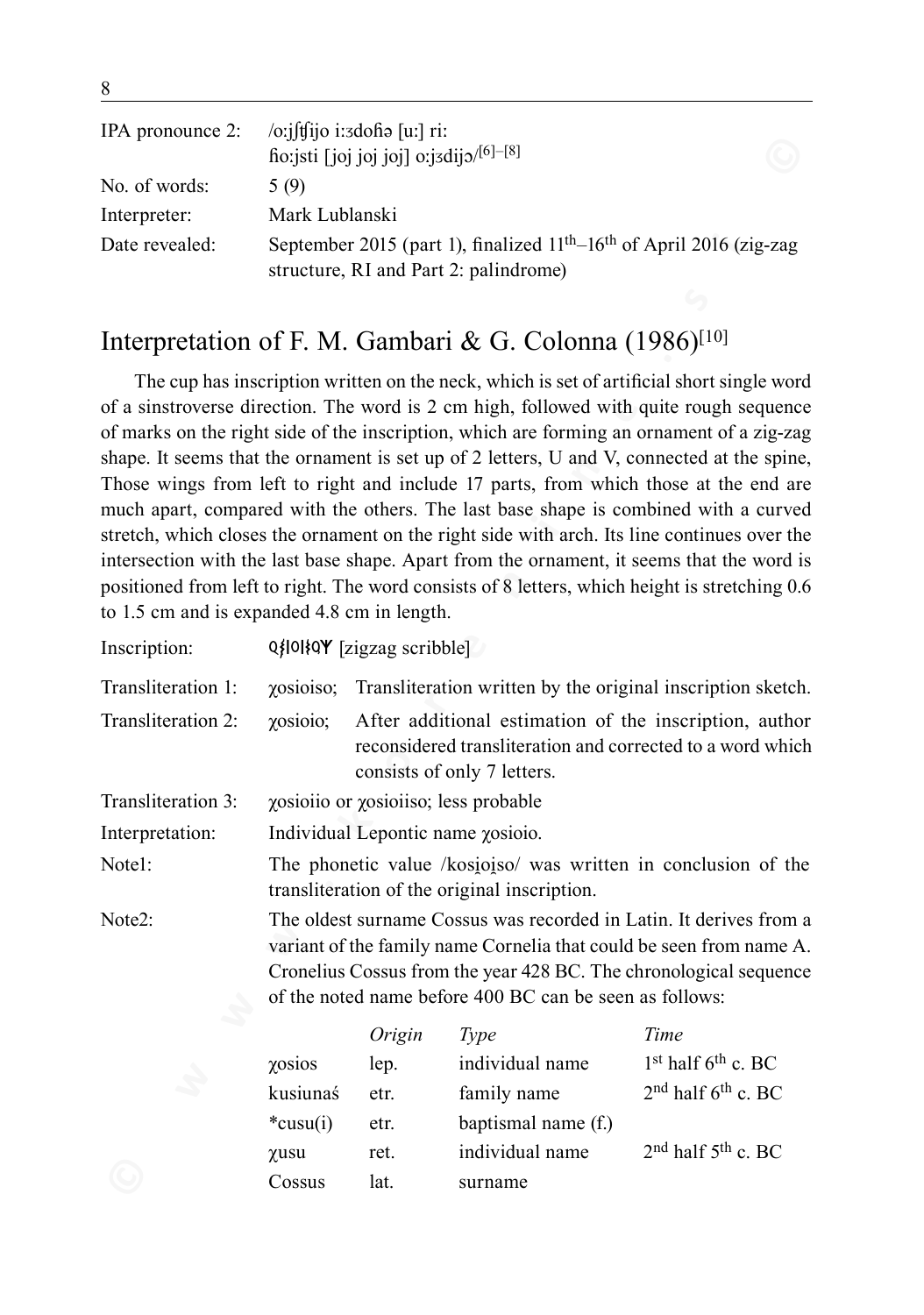# Interpretation of Patrizia Solinas (1994)[11]

| Inscription:     | Q{ 0 \Q\var{Q{ 0 \Q\var{Q}{ 0 \Q\var{Q}{ 0 \Q\var{Q}{Q\var{Q}}} |
|------------------|-----------------------------------------------------------------|
| Transliteration: | <i><u><b>γ</b>osioiso</u></i>                                   |
| Note:            | Possessive genitive in suffix -oiso $(^*-oiso)$                 |

## Interpretation of Alessandro Morandi (2004)<sup>[4, pp.153–6]</sup>

Inscription: Q{IOI{QY [zigzag scribble]<br>Transliteration:  $\S$  yosioissi v Transliteration: Interpretation: χosioi(s)o or χosioi(s)si

**© w w w . k o r e n i n e . s i ©** Note:  $\Delta$  reconstitution of  $\gamma$ osioi(s) or  $\gamma$ osioi(s) is undoubtedly problematic, especially since we have no comparable examples of the suffix -si of the time that is obligatory a genitive; while the base form xosios is entirely preferable to other, more complex inscription engraved on horns in the Celtic language (see. Cososus, in Holder, I, p. 1139). However, the strangeness of the writing is undeniable, whereas the presence of three sections of the letter S is present here, which is not against the graphic standards, since the coexistence of the different styles of sibilants within the same word is verifiable in various contexts. The transcription χosioi(s)o takes into account the possible cancellation of the second s.

# Interpretation of David Stifter (2012)[12]

| Inscription:     | $Q\{101\}Q\Upsilon$ [zigzag scribble]                                                  |
|------------------|----------------------------------------------------------------------------------------|
| Transliteration: | $\frac{1}{2}$ <i>x osioiso</i> v                                                       |
| Interpretation:  | § xosioiso v = /gotsioiso/ < *g <sup>2</sup> hosti- (but CO•48 -kozis) <sup>[13]</sup> |
| Note:            | $\chi$ for /g/                                                                         |
|                  |                                                                                        |

*Figure 2: Another drawing from Istok's cup.[4, p.154]*

# Interpretation of Mark Lublanski (2016)

Inscription: Q{I0l{QY[zigzag scribble]DI YQ{I[I0I I0I] I0I]0l{Q Transliteration: OIŠIIOISTOG[V]RI GOISTI[IOI IOI IOI]OISIIO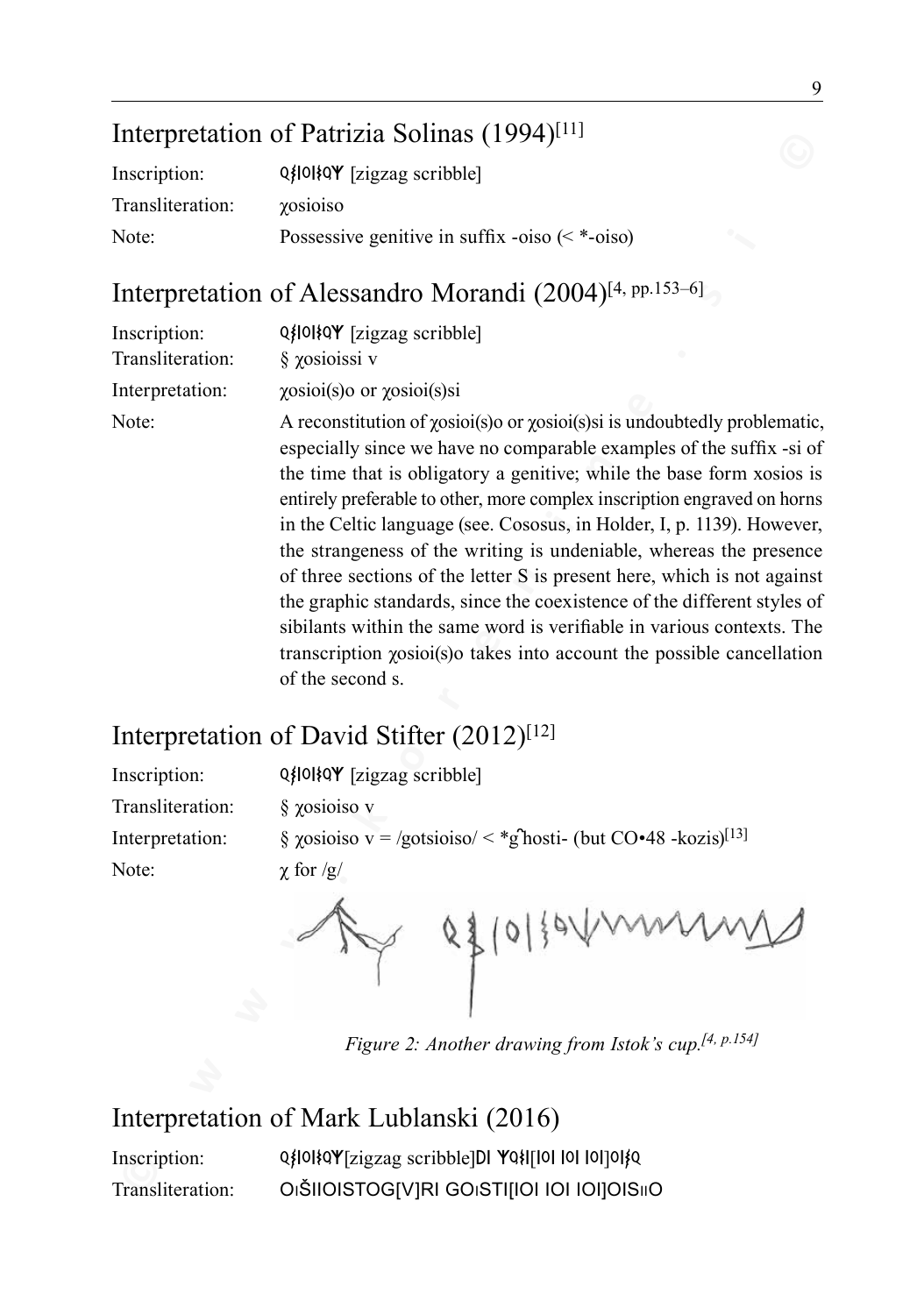**© w w w . k o r e n i n e . s i ©** To read this page, please click **[here](https://promin.si/trgovina/index.php?main_page=product_info&products_id=24)**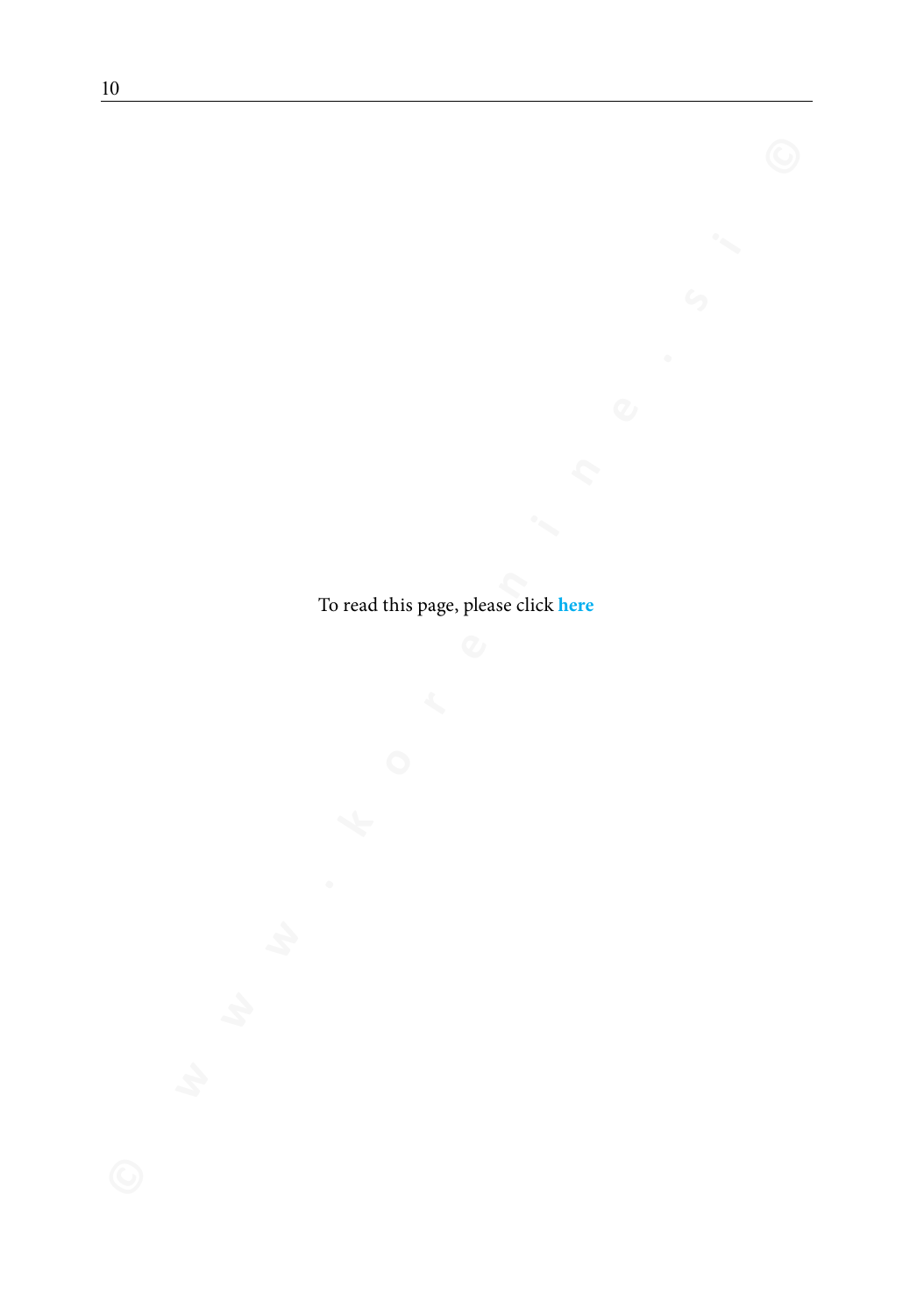To read this part, please click **[here](https://promin.si/trgovina/index.php?main_page=product_info&products_id=24)**

**© w w w . k o r e n i n e . s i ©** Consider the symbolical meaning of the number 9. Number 9 is a sacred number, which can be seen from detailed study. Looking mathematically, the number 9 has a special value that can be seen from multiple numerical combinations. Yet a brief look on some of specialties of the number 9 reveals that it really has some special value. For instance, the multiplication of every other positive numeral with the number 9, ultimately gives a sum of the number 9, as follows:

 $1 \times 9$  = 9  $\rightarrow$  9 = 9  $2 \times 9$  = 18  $\to$  1 + 8 = 9  $3 \times 9 = 27 \rightarrow 2 + 7 = 9$ …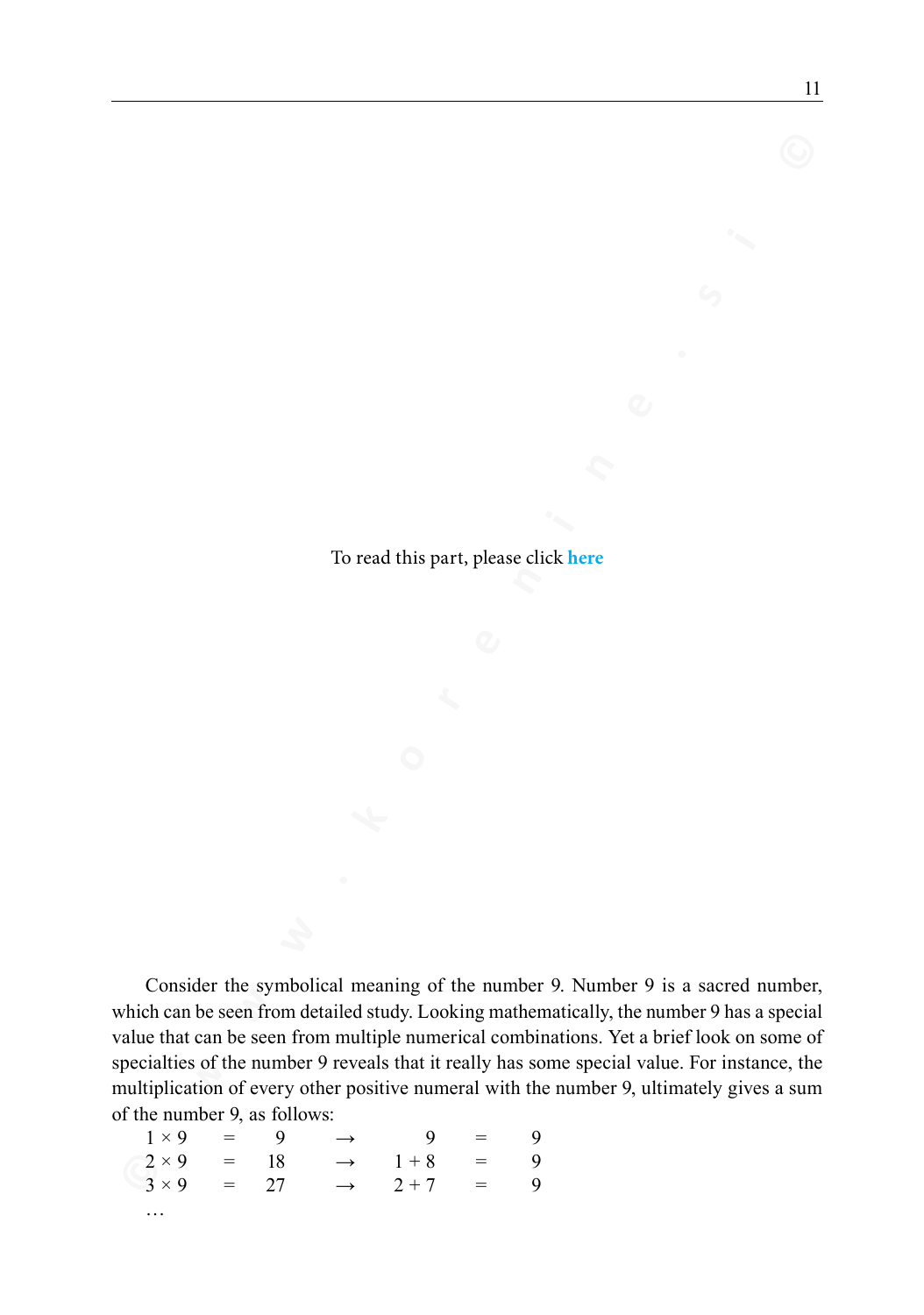The number 6, eventually 666, is considered being the devil's number. It is much interesting that the number 6 in a mirror image of the number 9, which completely corresponds to dualism between good - bad, positive - negative, light - dark, God - devil, etc.

#### To read this part, please click **[here](https://promin.si/trgovina/index.php?main_page=product_info&products_id=24)**

#### Slovene pronunciation

**© w w w . k o r e n i n e . s i ©** The Lepontic language cannot be restored without the help of the Slovene language. By revealing the ancient Lepontic words becomes evident, that the ancient Lepontic and modern Slovene language are not only related, but are just two different names of one and the same language, that for many centuries did not change much. The pronunciations of all Lepontic words can be restored by using the Slovene language.

#### Meaning

*Lepontic Slovene* Ojščijo Istoχ (vija) u RI. χojsti (joj joj joj) ojstijo.

Ojščijo Istoχu (na pot) u RI. χojsti (joj joj joj) ojstijo.

*Table 1: Full words of the Istok's cup inscription in Lepontic, with translation into the Slovene language.*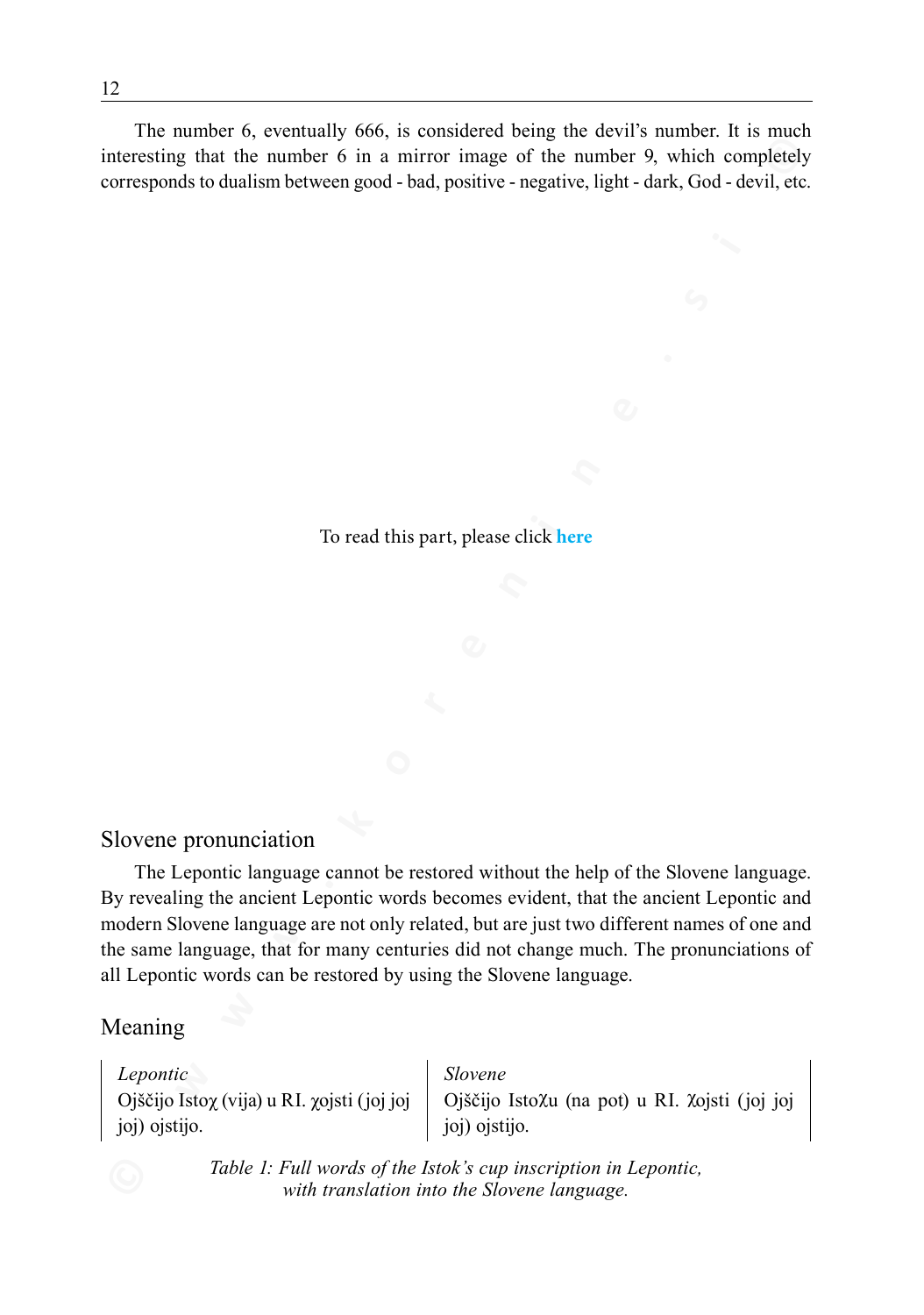*Literal Slovene English* Voščijo Istoku (na poti) v RI. Gosti (joj joj joj) ostanejo.

Wish to Istok (on the way) in RI. Guests (oh oh oh) remain.

*Table 2: Full words of the Istok's cup inscription in the literal Slovene and English.*

The correctness and an accuracy of reading of the Istok's cup inscription is clearly proven by semantics. Scholars who are not familiar with Slovene language will have much difficulties to designate the right meaning of some other, yet unrevealed Lepontic, Raetic, Etruscan or Venetic inscriptions.

To read this part, please click **[here](https://promin.si/trgovina/index.php?main_page=product_info&products_id=24)**

#### Inscription lesson

**Example Source and Source of**  $\mathbf{W}$  **(** $\mathbf{W}$ **) (** $\mathbf{W}$ **) (** $\mathbf{W}$ **) (** $\mathbf{W}$ **) (** $\mathbf{W}$ **) (** $\mathbf{W}$ **) (** $\mathbf{W}$ **) (** $\mathbf{W}$ **) (** $\mathbf{W}$ **) (** $\mathbf{W}$ **) (** $\mathbf{W}$ **) (** $\mathbf{W}$ **) (** $\mathbf{W}$ **) (** $\mathbf{W}$ **) (** $\mathbf{W}$ **) (** $\mathbf{W}$ **) (\mathbf{** The inscription is semi-palindrome and therefore holds more information as it seems at the first sight. Inscription is nothing special by the information it has. What makes it very special is its oldness, which classifies Celts among the oldest civilized cultures of the World. The inscription contains 6 clearly recognized words that are all, except the name of the Goddess, still in use in unspoiled form. There are another 3 interjections joj-joj-joj 'oh-oh-oh' possibly involved within inscription, if we take into consideration that letter was wrote only once, if the same voices stand one by another in sequence. After all, the noted interjections suits fine to the contents.

One of words is the personal name that is interlaced within the inscription. It seems that many, if not all funeral inscriptions base on the personal names that are somehow involved in a short note devoted to the dead person. That would have meant that more inscriptions are semi-palindrome than we thought by now. In that manner the name Istoh was revealed from the researched inscription. The spoken form of the name Istoh has been preserved in some of the present Slovene dialects, while the general literal form is Istok.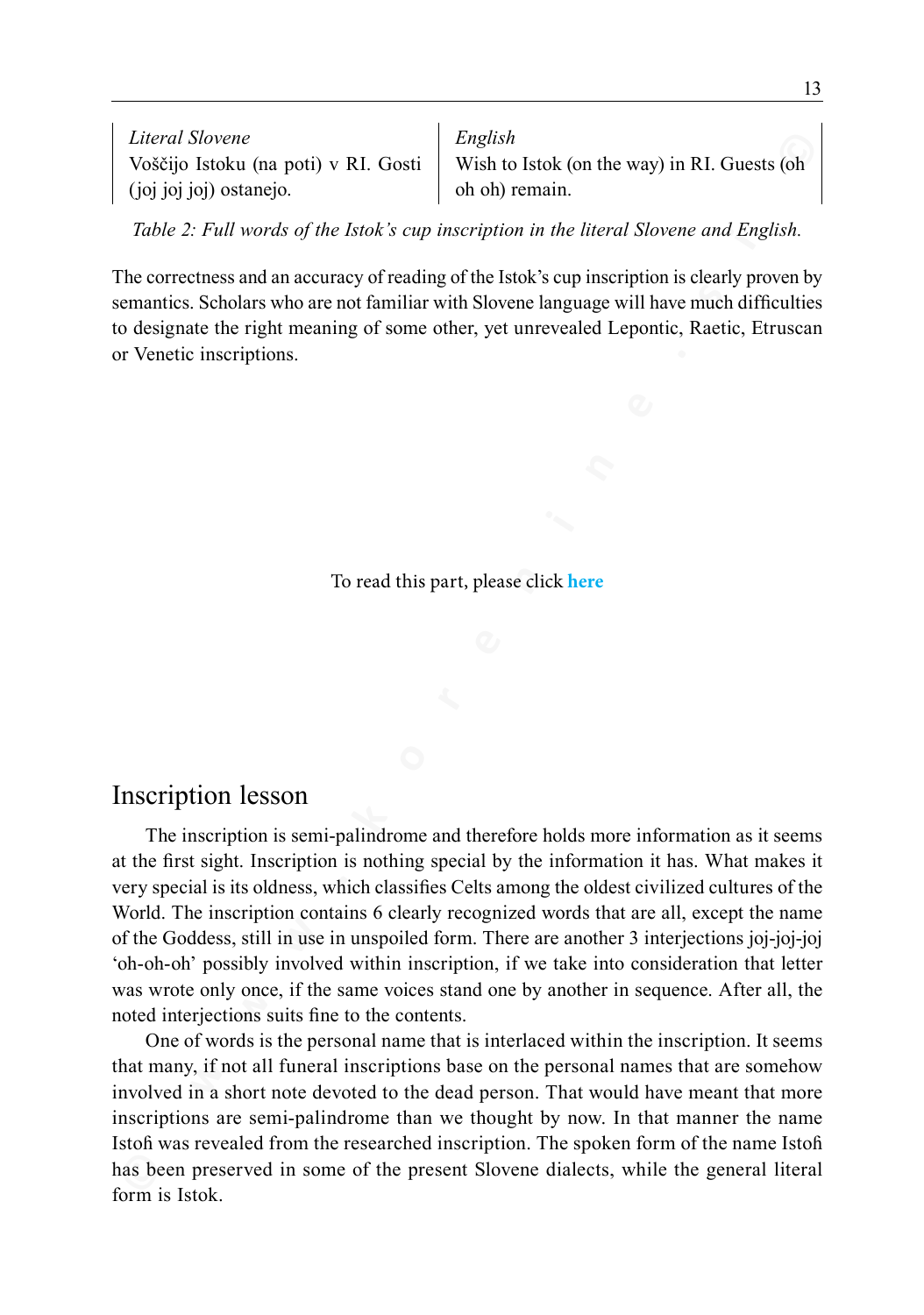The remaining inscription reveals that mourner wish the dead friend to go to the heaven in peace. That information reveals again, that ancient people were strongly religious, apart from the modern humans, they believed in God and heaven. Celts believed in the goddess RI. The same goddess RI we found also in the Raetic<sup>[18, pp.5–92]</sup> and Venetic inscriptions, see the Lenia inscription within these Proceedings, which indicates that those people have a common pantheon.

The so-called zig-zag ornament, supplemented with the name RI, has a meaning 'way to the (goddess) RI' and corresponds completely to the Venetic word jekupetaris by meaning, although it is covered with symbolism. In fact, the exposed meaning is proved yet in another way. Thus, it is connecting very well with the part of inscription that is afterwards reading reverse, and has a meaning of 'guests are staying'.

An unrecognized zig-zag ornament is set of 9 V letters, which involve symbol of 'path' or 'go', word 'to' and the sign of God, since the number 9 in divine number, not by imagine, but because of mathematical superiority. That means that Gauls recognized the number 9 as a divine number at least 2600 years ago. In contrast to us, who lost the primary knowledge, they used it in every day practice.



*Picture 2: Locations of the Istok and the other studied inscriptions.*

#### List of Abbreviations:

| acc | Accusative | adj | Adjective |
|-----|------------|-----|-----------|
| act | Active     | adv | Adverb    |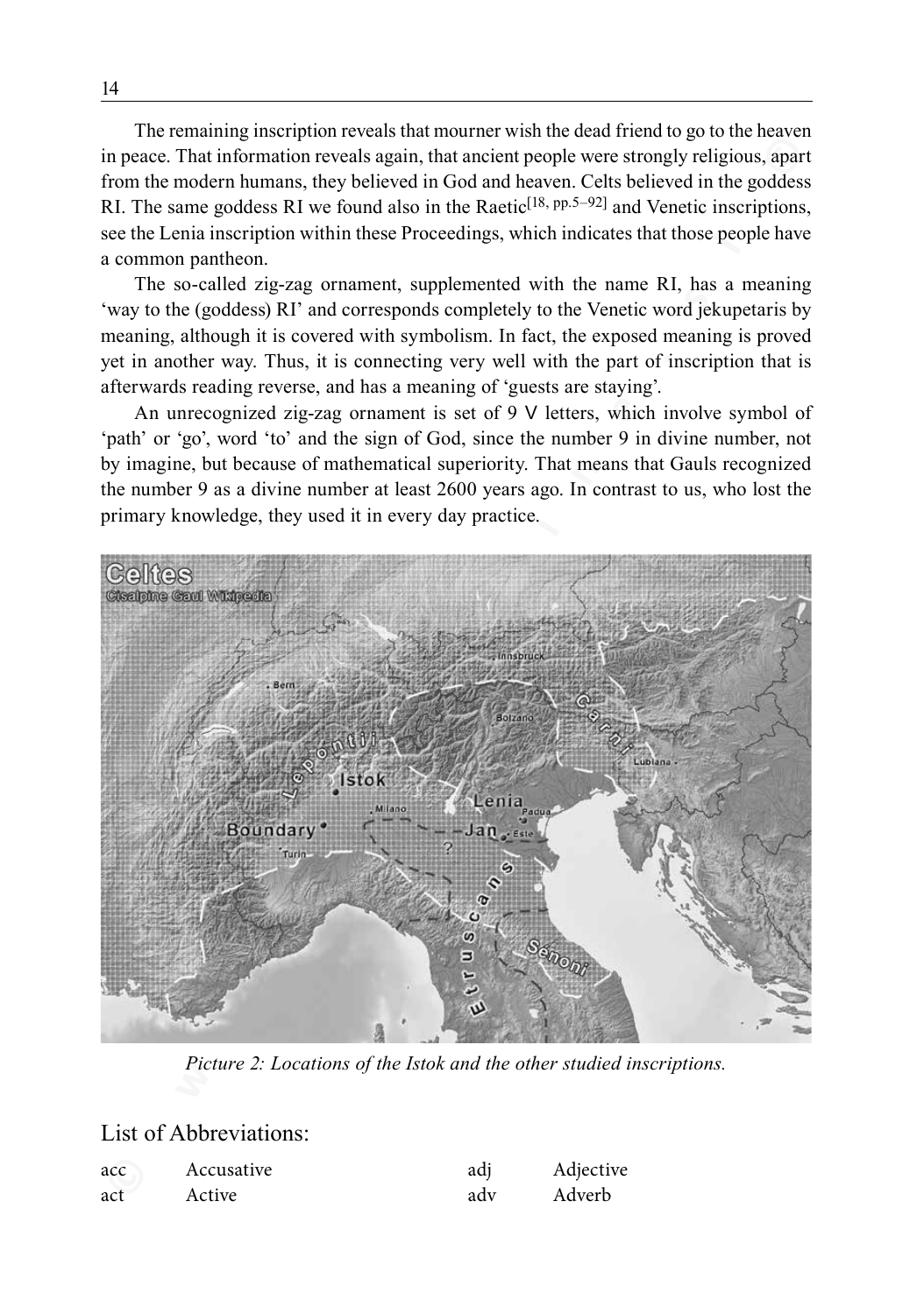| conj                                                                                   | Conjunction                                                                       | loc   | Locative                 |  |
|----------------------------------------------------------------------------------------|-----------------------------------------------------------------------------------|-------|--------------------------|--|
| dat                                                                                    | Dative                                                                            | m     | Masculine                |  |
| du                                                                                     | Dual                                                                              | nom   | Nominative               |  |
| f                                                                                      | Feminine                                                                          | n     | Neuter                   |  |
| gen                                                                                    | Genitive                                                                          | p.prn | Personal Pronoun         |  |
| ind                                                                                    | Indicative                                                                        | pl    | Plural                   |  |
| indecl                                                                                 | Indeclinable                                                                      | prn   | Pronoun<br>m             |  |
| inf                                                                                    | Infinitive                                                                        | prps  | Proposal                 |  |
| inst                                                                                   | Instrumental                                                                      | prs   | Present                  |  |
| i.prn                                                                                  | <b>Interrogative Pronoun</b>                                                      | prtc  | Participle               |  |
| intj                                                                                   | Interjection                                                                      | sg    | Singular                 |  |
|                                                                                        |                                                                                   |       |                          |  |
| bkr                                                                                    | Bela krajina slv. dialect                                                         | pol   | Polish                   |  |
| blg                                                                                    | Bulgarian                                                                         | prkm  | Prekmurje slv. dialect   |  |
| blr                                                                                    | Belarusian                                                                        | rus   | Russian                  |  |
| CZ                                                                                     | Czech                                                                             | slk   | <b>Literally Slovene</b> |  |
| dlž                                                                                    | Lower Lusatian                                                                    | slv   | Slovene                  |  |
| eng                                                                                    | English                                                                           | srb   | Serbian                  |  |
| ger                                                                                    | German                                                                            | srh   | Serbo-Croatian           |  |
| glž                                                                                    | <b>Upper Lusatian</b>                                                             | stcs  | Old Church Slovene       |  |
| gr                                                                                     | Greek                                                                             | svk   | Slovak                   |  |
| ita                                                                                    | Italian                                                                           | štj   | Styria slv. dialect      |  |
| lat                                                                                    | Latin                                                                             | ukr   | Ukrainian                |  |
| lpt                                                                                    | Lepontic                                                                          | vzh   | Eastern slv. dialects    |  |
| mkd                                                                                    | Macedonian                                                                        |       |                          |  |
|                                                                                        |                                                                                   |       |                          |  |
|                                                                                        |                                                                                   |       |                          |  |
| References                                                                             |                                                                                   |       |                          |  |
|                                                                                        | 1. Filippo Maria Gambari & Giovanni Colonna, Il bicchiere con iscrizione arcaica  |       |                          |  |
| da Castelletto Ticino e l'adozione della scrittura nell'Italia nord-occidentale, Studi |                                                                                   |       |                          |  |
|                                                                                        | Etruschi 54, Istituto nazionale di studi Etruschi e Italici, Firenze 1986         |       |                          |  |
|                                                                                        | 2. Inscription de Castelletto-Ticino (Varese), L'encyclopédie - L'Arbre Celtique, |       |                          |  |
| acc.: Apr. 11 2016, http://www.arbre-celtique.com/encyclopedie/inscription-de-         |                                                                                   |       |                          |  |
| castelletto-ticino-varese-4435.htm                                                     |                                                                                   |       |                          |  |
|                                                                                        | 3. Lepontic, Ancient-Celts.com, acc.: Apr. 11 2016,                               |       |                          |  |
| http://www.ancient-celts.com/languageslepontic.html                                    |                                                                                   |       |                          |  |
|                                                                                        | 4. Alessandro Morandi, Epigrafia vascolare celtica fra Ticino e Como, Revue belge |       |                          |  |
| de philologie et d'histoire - tome 77, 1999, pp.151-204,                               |                                                                                   |       |                          |  |
|                                                                                        | http://philpapers.org/rec/MOREVC                                                  |       |                          |  |
| 5. NO 1, "Castelletto sopra Ticino", Vienna University, acc.: Apr. 11 2016,            |                                                                                   |       |                          |  |
| http://www.univie.ac.at/lexlep/wiki/NO%C2%B71 Castelletto sopra Ticino                 |                                                                                   |       |                          |  |

### References

- 1. Filippo Maria Gambari & Giovanni Colonna, Il bicchiere con iscrizione arcaica da Castelletto Ticino e l'adozione della scrittura nell'Italia nord-occidentale, Studi Etruschi 54, Istituto nazionale di studi Etruschi e Italici, Firenze 1986
- 2. Inscription de Castelletto-Ticino (Varese), L'encyclopédie L'Arbre Celtique, acc.: Apr. 11 2016, http://www.arbre-celtique.com/encyclopedie/inscription-decastelletto-ticino-varese-4435.htm
- 3. Lepontic, Ancient-Celts.com, acc.: Apr. 11 2016, http://www.ancient-celts.com/languageslepontic.html
- 4. Alessandro Morandi, Epigrafia vascolare celtica fra Ticino e Como, Revue belge de philologie et d'histoire - tome 77, 1999, pp.151–204, http://philpapers.org/rec/MOREVC
- 5. NO·1, "Castelletto sopra Ticino", Vienna University, acc.: Apr. 11 2016, http://www.univie.ac.at/lexlep/wiki/NO%C2%B71\_Castelletto\_sopra\_Ticino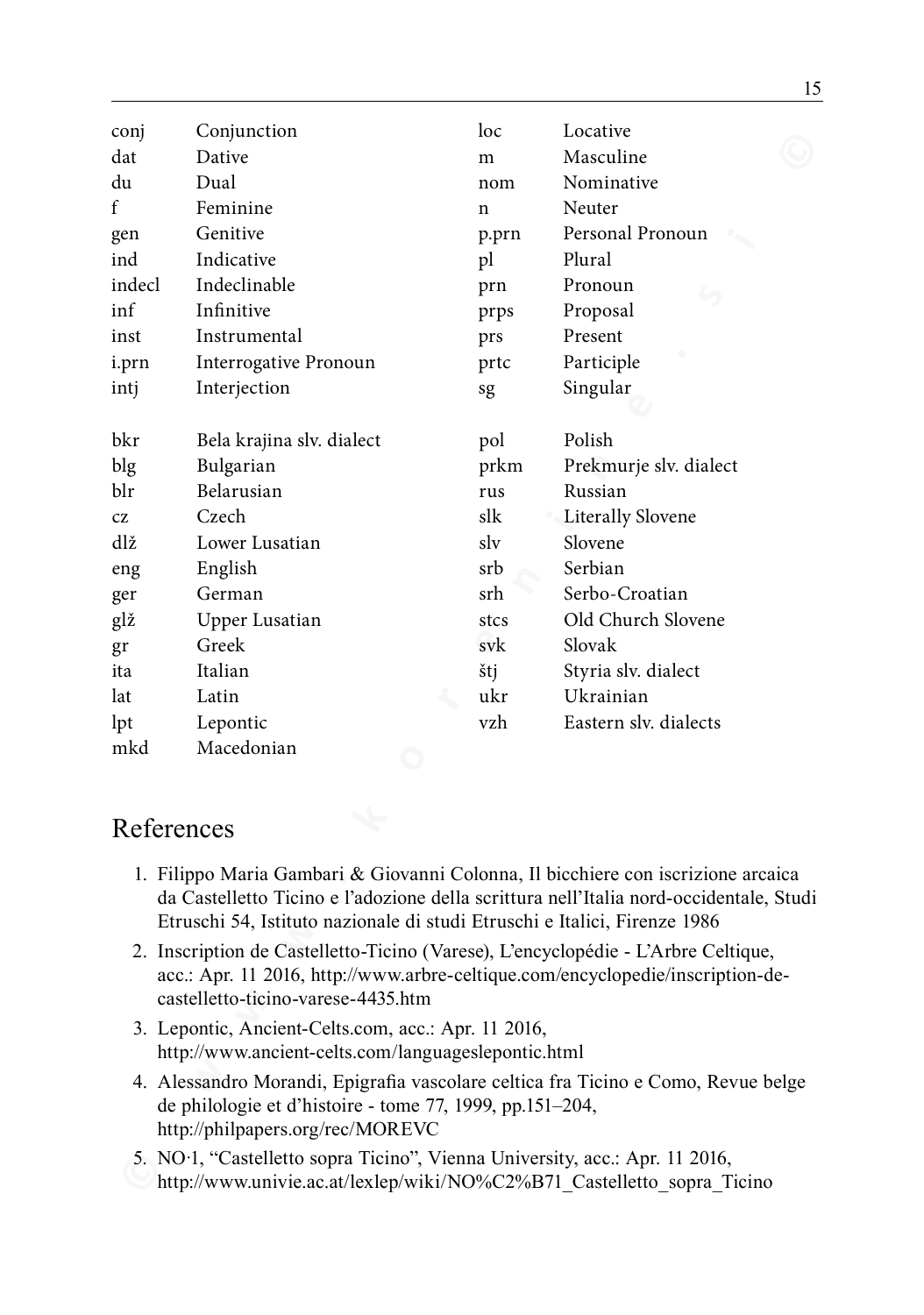- 6. Help:IPA for English, Wikipedia, acc.: Jan. 31 2016, http://en.wikipedia.org/wiki/Help:IPA\_for\_English
- 7. IPA Vowels, Wikipedia, acc.: Apr. 4 2015, http://en.wikipedia.org/wiki/International\_Phonetic\_Alphabet#Vowels
- 8. Voiced glottal fricative, Wikipedia, acc.: Apr. 3 2015, http://en.wikipedia.org/wiki/Voiced\_glottal\_fricative
- 9. S. Barberini, Inscription NO·1, Vienna University, acc.: Apr. 11 2016, http://www. univie.ac.at/lexlep/images/e/ec/Gambari%26Colonna\_1988\_130fig8.jpg
- 10. Filippo Maria Gambari & Giovanni Colonna, Il Bicchiere con Iscrizione Arcaica da Castelletto Ticino, Studi Etruschi 54, Istituto nazionale di studi Etruschi e Italici, Firenze 1986, pp.119–35
- 11. Filippo Maria Gambari, "Il Celtico in Italia", Il bicchiere con iscrizione arcaica da Castelletto Ticino e l'adozione della scrittura nell'Italia nord-occidentale, Studi Etruschi 60, Istituto nazionale di studi Etruschi e Italici, Firenze 1995, p.369
- 12. David Stifter, Issues in Ancient Celtic Writing, "Celtic Spring", University of Copenhagen, May 25 2012, acc.: Apr. 11 2016, http://docslide.us/documents/ university-of-copenhagen-issues-in-ancient-celtic-writing-celtic-spring-.html
- 13. CO·48, "Inscription of Prestino", Vienna University, acc.: Apr. 12 2016, http://www.univie.ac.at/lexlep/wiki/CO%C2%B748
- 14. Raetica Character variants, Vienna University, acc.: Feb. 4 2016, http://www.univie.ac.at/raetica/index.php?title=Category:Character
- 15. Mark Lublanski, The RI Inscriptions and Their Relations to the Veneti, Jutro, Lublana 2017
- 16. Metelčica, Wikipedia, acc.: May 27 2015, http://sl.wikipedia.org/wiki/Metelčica
- 17. Detail of NO·1 Castelletto sopra Ticino with part of inscriptionMorandi 2004 788 74d.png - Lexicon Leponticum, Vienna University, acc.: Apr. 28 2018, http://www.univie.ac.at/lexlep/wiki/File:Morandi\_2004\_788\_74d.png
- 18. Mark Lublanski, The Ujik, the Pišta and the RI Inscriptions, Jutro, Lublana 2017

### Abstract

**E E E E E E E E E E E E E E E E E E E E E C E E E C E C E C C C C C C C C C** The Istok's cup, known by different siglas, is very valuable, for inscription found on the neck of the cup. It reveals the oldest Celtic inscription ever found. It dates to the  $6<sup>th</sup>$  century BC and classifies to the Lepontic era, which is 300 years older from the next Celtic period. Understanding of the inscription is not explained adequately yet. As it can be expected from other inscriptions, scientists mostly read names from inscriptions. Irrespectively to the fact that we actually know from other ancient and modern texts, that tombstones, beside names also involve short notes, dedicated to the dead person. Some other scholars explain the inscription more correctly, but without fluent understanding or clear sense.

Gambari & Colonna expose that inscription is quite rough. Well, it has to be explained that inscription on the cup was not made to meet an aesthetic effect, but to transmit the best wishes for the dead one to eternity.